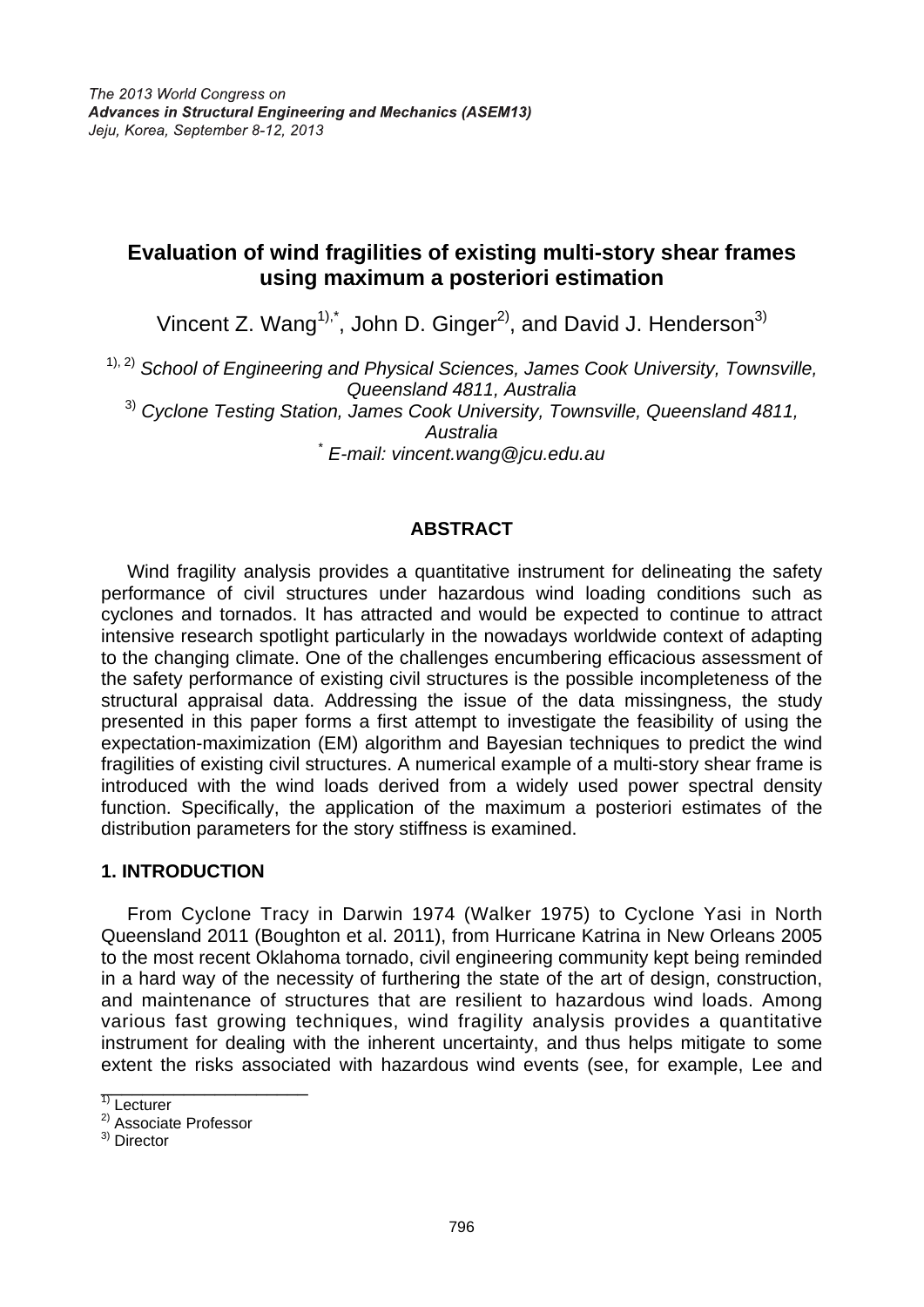Rosowsky 2006, and Rocha et al. 2011).

 The performance of civil structures subject to hazardous wind loads can be assessed in a destructive way. Typically, this is achieved by loading corresponding scaled model structures, or full-scale model structures where appropriate, until one or more limit states of interest are reached. Destructive testing, if meticulously designed and conducted, could offer arguably the most straightforward mechanism through which the response of structures in reality can be studied. Alternatively, more and more nondestructive testing procedures including structural health monitoring techniques (Chang 1997-2011; Chan and Thambiratnam 2011) have recently be formulated to carry out the performance assessment in such a way that no substantive damage will be introduced to the structures being tested, and even the interruption to the everyday operations relevant to the structures will be kept to a minimum.

 As far as nondestructive testing procedures are concerned, a concomitant issue is that sometimes not all the structural appraisal data that are supposed to be collected actually turn out to be collected (Wang et al. 2013). The reasons for this include data acquisition system breakdowns, signal transmission errors, and vandalism and sabotage activities, to name but a few. Thereby, the challenge here is firstly how wind fragilities of an in-service structure can be evaluated when only incomplete appraisal data for the structure are available, and secondly, in terms of the final wind fragility evaluation results, how to achieve in an incomplete-data scenario a level of accuracy comparable (at least from some practical point of view) to that exhibited in the complete-data scenario.

 The paper is organized as below: The second section is from a frequentist perspective, and a multi-story shear frame is used as an example to introduce some expectation-maximization (EM) algorithm (Dempster et al. 1977; Wu 1983; Meng and van Dyk 1997) based wind fragility evaluation procedures. The procedures are then validated by a comparison between the wind fragilities obtained in the incomplete-data scenario and those in the corresponding complete-data scenario. The potential of a Bayesian approach for wind fragility evaluation is then explored in the third section, followed by some concluding remarks.

#### **2. WIND FRAGILITY EVALUATION USING THE EM ALGORITHM: IMPLEMENTATION AND VALIDATION**

 As the main objective of this study is to evaluate the wind fragilities using incomplete structural appraisal data, an established, representative wind load model in the literature (Soong and Grigoriu 1993; Simiu and Scanlan 1996) is chosen to synthesize the time varying wind loads. For the ease of reference and the completeness of presentation, the formulas and parameters used for the wind load synthesis are reviewed and reproduced below.

The power law is applied to determine the mean wind velocity  $u_h$  at the height  $h$ , as in Eq. (1) (Simiu and Scanlan 1996):

$$
u_h = u_r \left(\frac{h}{h_r}\right)^{\alpha} \tag{1}
$$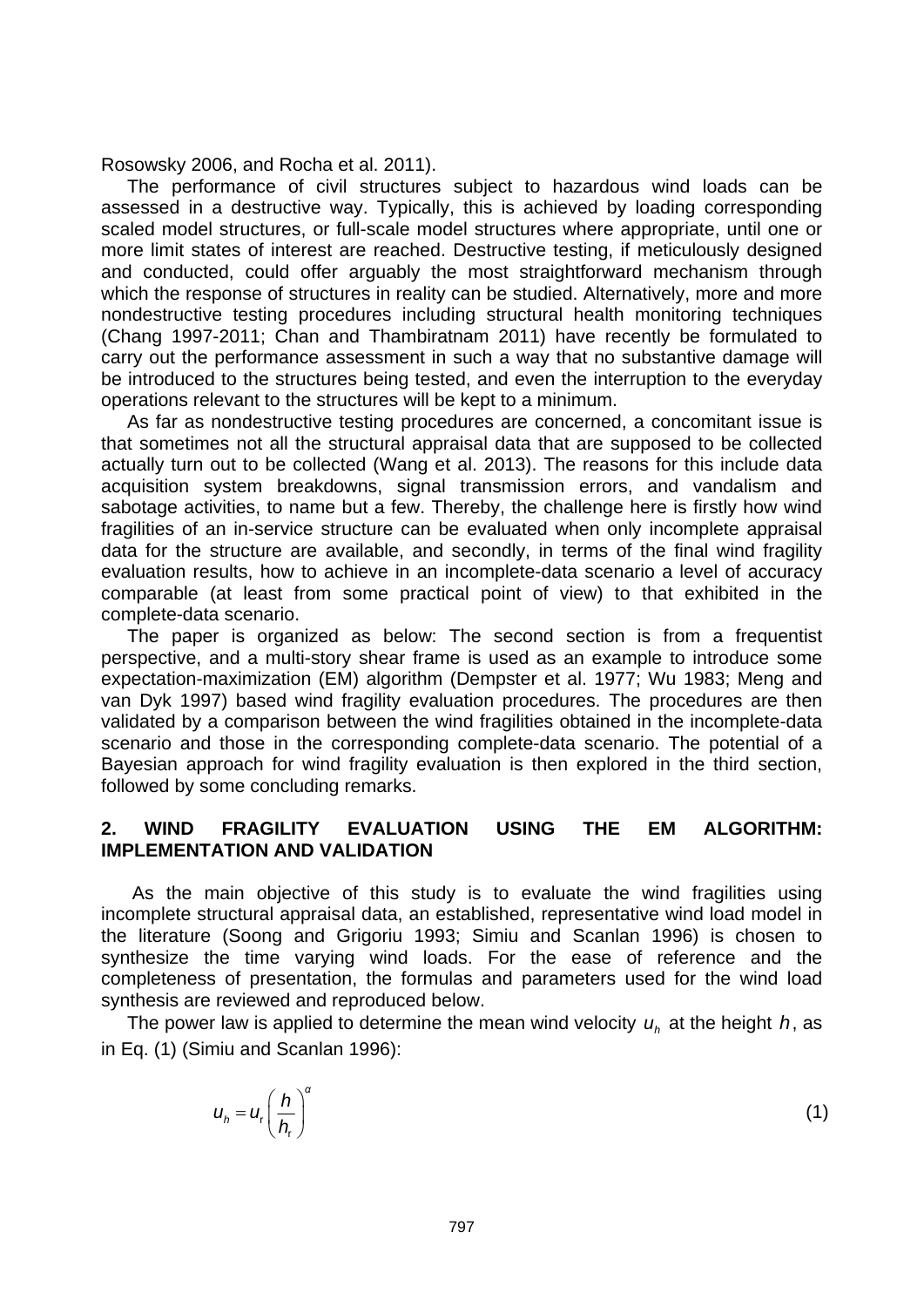

Fig. 1. One-sided PSD (upper subfigure) and time history (lower subfigure) of the wind induced excitation force at the roof level (i.e.,  $h = 15$  m)

where  $u_r$  is the mean wind velocity at the reference height  $h_r$ , and  $\alpha$  is a constant. Throughout the paper, the reference height  $h<sub>r</sub>$  is taken to be 10 m with the corresponding mean wind velocity *u*r being 50 m/s, and the constant exponent *α* is assumed to be 1/7. At a given height of *h*,  $G(\omega)$ , the one-sided power spectral density (PSD) function of the wind induced excitation force acting at a surface area *A* normal to the direction of the wind, is shown by Eq. (2) (Soong and Grigoriu 1993; Simiu and Scanlan 1996):

$$
G(\omega) = 0.52 A^2 \rho^2 C_d^2 u_h^{\frac{8}{3}} u. h^{-\frac{2}{3}} \omega^{-\frac{5}{3}}
$$
 (2)

where  $\omega$  is the angular frequency;  $\rho$  is the air density;  $u_*$  is the friction velocity; and *C*<sub>d</sub> is the drag coefficient. In this study,  $A = 10$  m<sup>2</sup>,  $\rho = 1.25$  kg/m<sup>3</sup>,  $u^2 = 3.75$  m/s, and  $C_{d} = 1.5$ .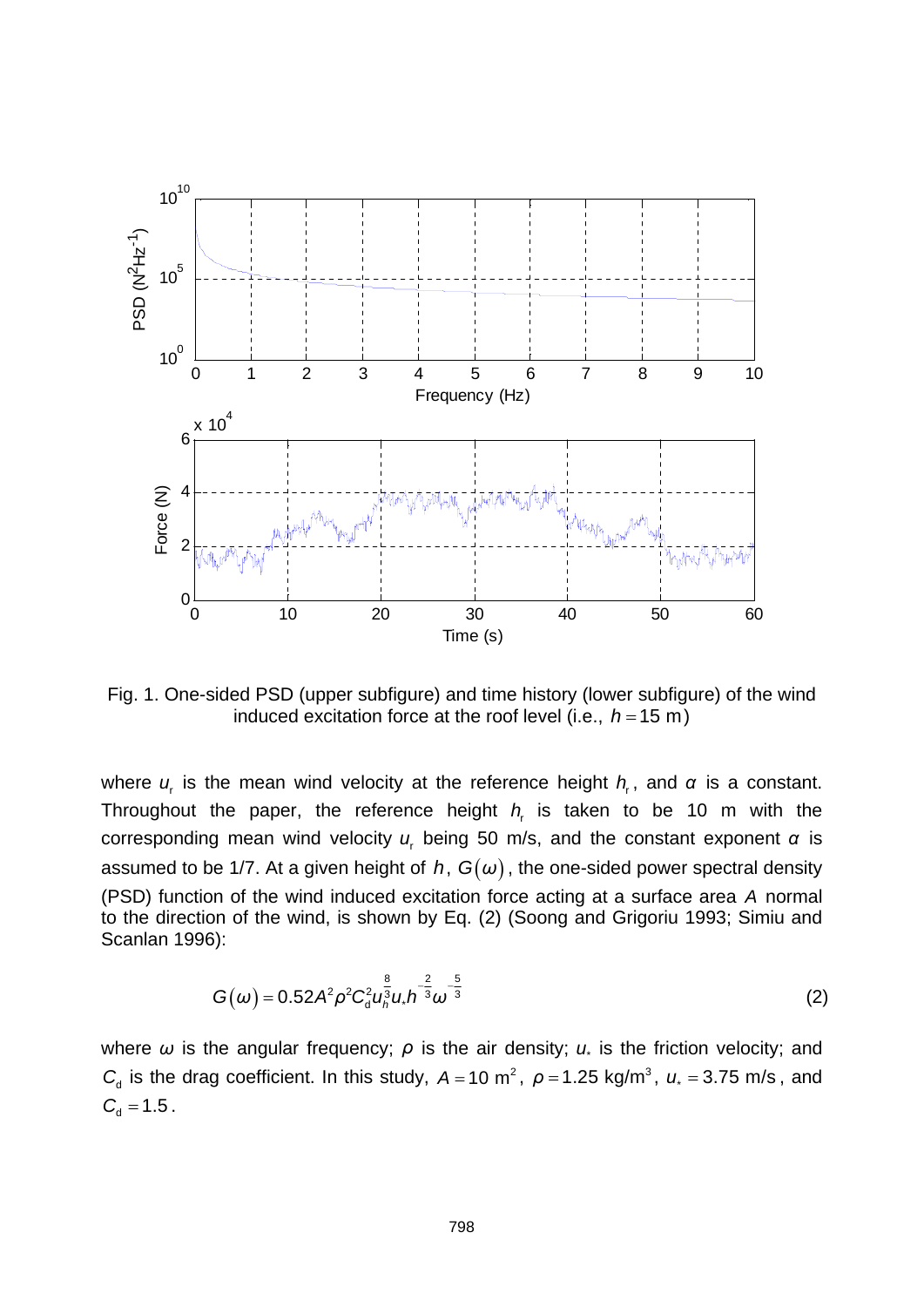

Fig. 2. Examples of the displacement time histories obtained at the first floor level (upper subfigure), the second floor level (middle subfigure), and the roof level (lower subfigure)

| rable 1. An example of the incomplete structural appliaisal data                   |
|------------------------------------------------------------------------------------|
| Incomplete structural appraisal data for the story stiffness $(x10^7 \text{ N/m})$ |
|                                                                                    |
| 1.7843; 1.8050; NA; 1.4833; NA; 2.0190; 1.8119; 2.0233; NA; 1.6220;                |
| 1.0276; NA; NA; NA; NA; 2.0829; 1.8250; 1.6292; NA; NA;                            |
| 0.8409; 1.3106; 1.7182; NA; 1.6078; 1.7673; 1.5995; NA; 0.7471; NA.                |
|                                                                                    |
| 1.2363; 1.6302; 1.2494; 1.8557; 1.0746; 1.1058; NA; NA; 0.7130; NA;                |
| 1.6557; 1.4519; 1.4944; 0.9117; 1.7041; 2.1901; 1.3980; 1.4777; 1.4856; 1.0454;    |
| NA; 1.6080; NA; 1.4439; NA; 1.7750; NA; 1.8832; 1.4319; NA.                        |
|                                                                                    |
| NA; 1.7167; 1.0266; 1.7964; 0.9410; 1.5674; 1.8447; 1.4013; 1.2851; 1.7263;        |
| 1.2698; 0.7939; 2.1242; 1.9900; 1.7958; NA; 2.0807; NA; 1.0034; 1.8905;            |
| NA; 2.0350; NA; 1.8023; NA; 1.7116; 1.6808; NA; 0.7966; NA.                        |
|                                                                                    |

Table 1. An example of the incomplete structural appraisal data

Note: An "NA" denotes a missing data point.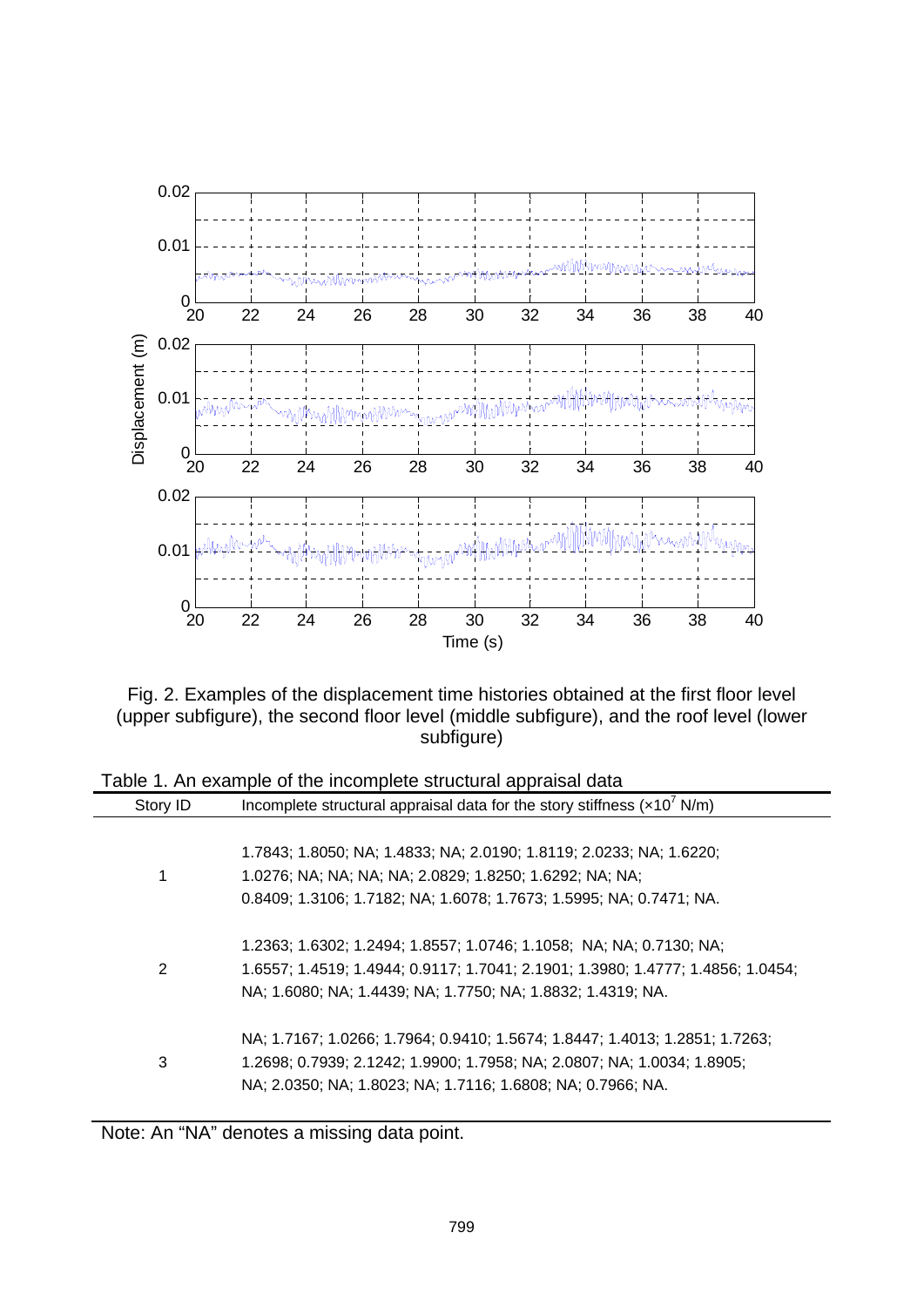

Fig. 3. Comparisons of some selected estimates of (a) the mean and (b) variance of  $K_2$ in the complete- and incomplete-data scenarios

 Take a three-story shear frame as an example. Suppose that the shear frame can be modeled as a linear three-degree-of-freedom (DOF) system with its mass evenly lumped at the three floor/roof levels. Further assume that the shear frame has a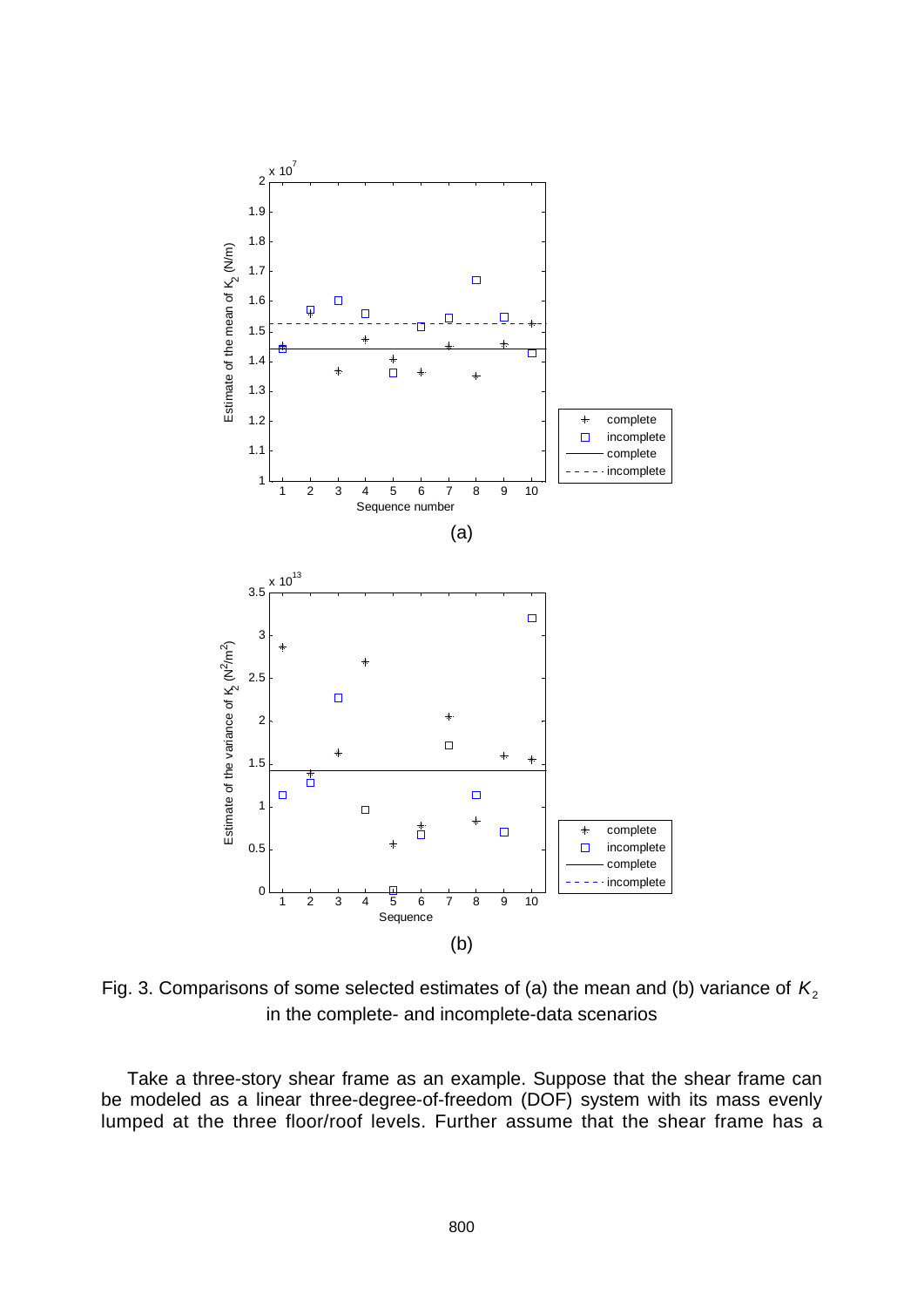

Fig. 4. Estimated JPDF of  $K_1$  and  $K_2$  based on the averages of the relevant maximum a posteriori estimates

| Table 2. Estimated wind fragilities in Cases Land II |                                                                       |  |  |
|------------------------------------------------------|-----------------------------------------------------------------------|--|--|
| Case ID                                              | Estimated wind fragilities                                            |  |  |
|                                                      | 0.421, 0.500, 0.506, 0.478, 0.585, 0.637, 0.516, 0.573, 0.490, 0.474. |  |  |

II 0.422; 0.321; 0.451; 0.510; 0.520; 0.380; 0.493; 0.414; 0.430; 0.526.

| Table 2. Estimated wind fragilities in Cases I and II |
|-------------------------------------------------------|
|-------------------------------------------------------|

uniform story height of 5 m. At the roof level, the one-sided PSD function for the wind induced excitation force, together with a corresponding time history, is illustrated in Fig. 1. Each story mass is considered as a deterministic quantity with its value equal to 2,000 kg, while a common trivariate normal distribution with all the three means, three variances, and six covariances respectively taken to be 1.5 $\times$ 10<sup>7</sup> N/m, 2.025 $\times$ 10<sup>13</sup> N<sup>2</sup>/m<sup>2</sup>, and 1.0125 $\times$ 10<sup>13</sup> N<sup>2</sup>/m<sup>2</sup> is used to simulate both the complete and incomplete structural appraisal data for the story stiffnesses. Also, denote the first, second, and third story stiffnesses by  $K_1$ ,  $K_2$ , and  $K_3$ , respectively. Fig. 2 shows an example of the displacement time histories obtained at the floor/roof levels. In the incomplete-data scenario, the missingness pattern is assumed to follow the missing-completely-atrandom manner (Heitjan and Basu 1996), and a probability of missingness of 0.3 is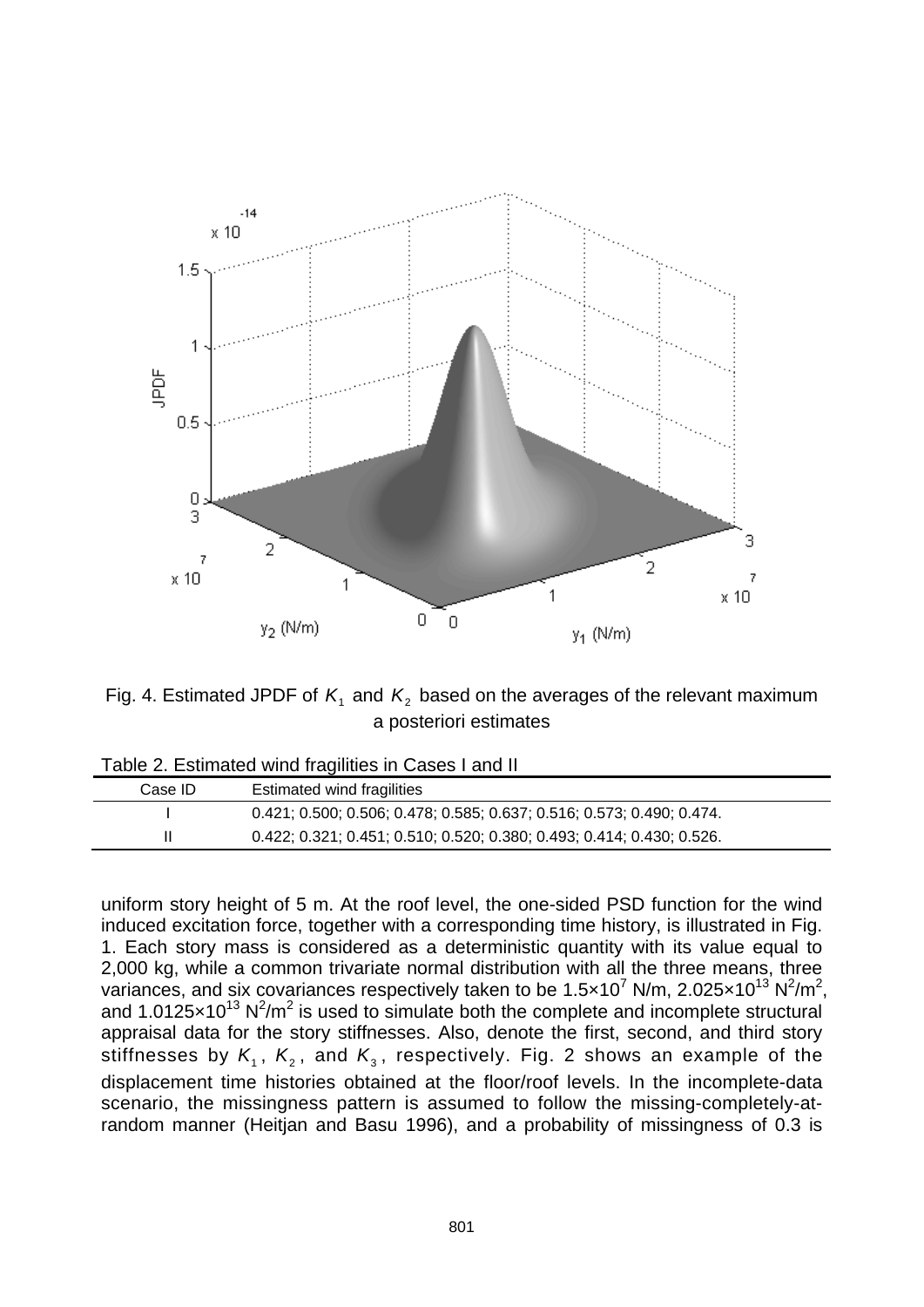

Fig. 5. Contour plot of the estimated JPDF shown in Fig. 4

| Table 3. Estimated wind fragilities in Cases III and IV |  |  |
|---------------------------------------------------------|--|--|
|---------------------------------------------------------|--|--|

| Case ID | Estimated wind fragilities                                              |
|---------|-------------------------------------------------------------------------|
| Ш       | 0.739; 0.684; 0.780; 0.622; 0.676; 0.697; 0.819; 0.725; 0.708; 0.657.   |
| IV      | $0.297, 0.173, 0.324, 0.193, 0.216, 0.118, 0.286, 0.251, 0.261, 0.183.$ |

assigned to each appraisal data point. As an example, Table 1 lists some appraisal data in the incomplete-data scenario.

 For the fragility analysis here, failure of the shear frame is defined as the situation when the maximum inter-story relative displacement exceeds a pre-selected threshold U<sub>m</sub>, and the fragility is quantified by the probability of this failure event. In this section, *U*<sub>m</sub> is chosen to be 0.01 m. To deal with the incomplete appraisal data for the story stiffness, the EM algorithm is implemented through the statistical computing environment *R* (R Core Team 2012) and the package *norm* (Novo and Schafer 2012). To validate results obtained in the incomplete-data scenario, the following scheme is designed: In the incomplete-data scenario, the 1,000-time Monte Carlo simulation is independently carried out ten times, yielding a sample containing ten realizations of the fragility. In parallel, another fragility sample is constructed in the complete-data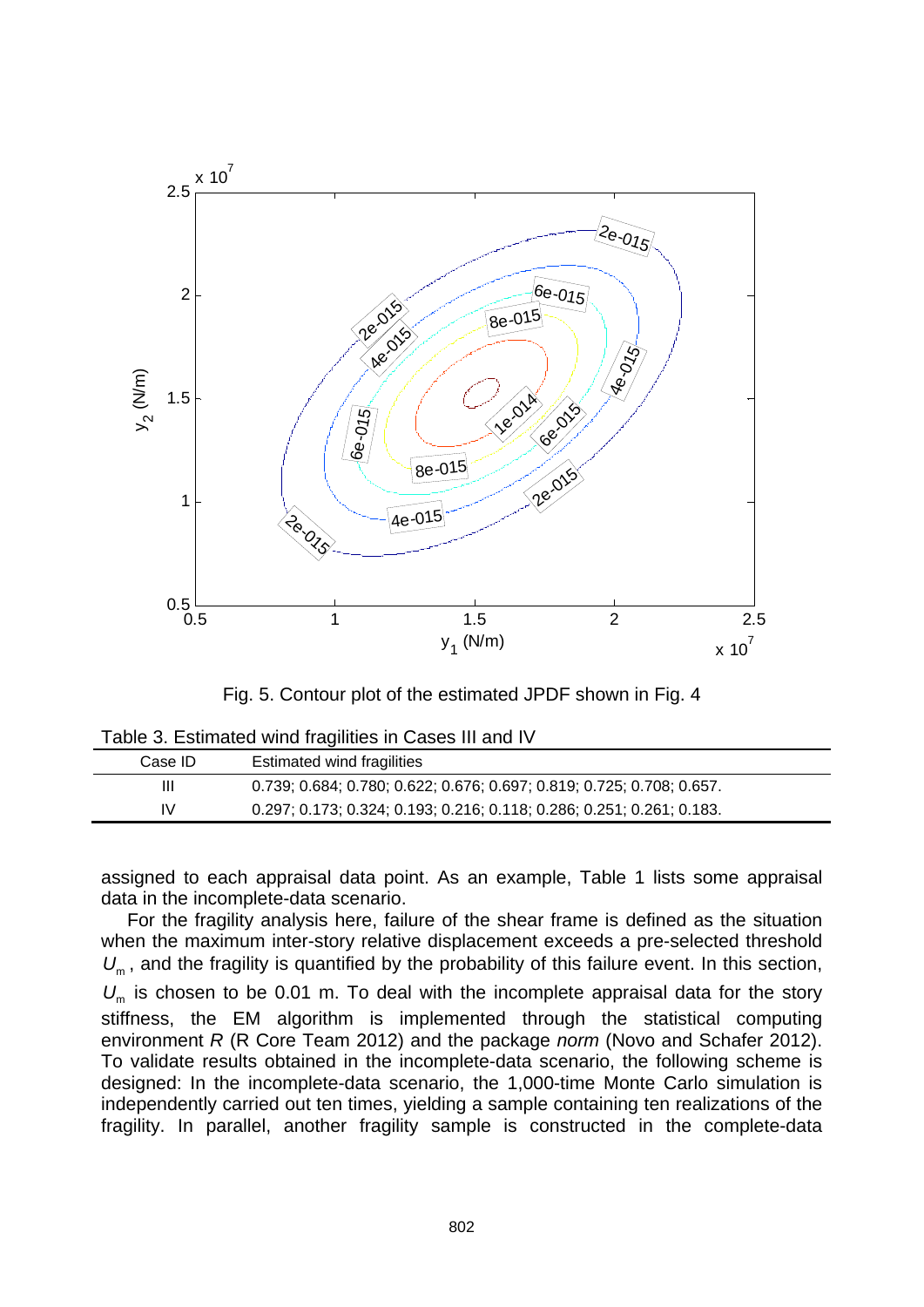scenario. The null hypothesis that these two samples are from a same population is then tested against the alternative hypothesis that their populations are different from each other. Accordingly, one may expect that the null hypothesis cannot be rejected if the procedures used to deal with the appraisal data missingness are deemed effective. The above validation scheme leads to the estimates illustrated in Fig. 3 and the fragilities shown in Table 2, where Cases I and II respectively correspond to the complete- and incomplete-data scenarios. For the data in Table 2, the null hypothesis cannot be rejected based on the two-sample Kolmogorov-Smirnov test at a commonly used significance level of 0.05.

### **3. AN ILLUSTRATIVE EXAMPLE FOR WIND FRAGILITY EVALUATION BASED ON BAYESIAN TECHNIQUES**

 Bayesian techniques along with their application to civil engineering form an intriguing family of procedures thanks to their general capacity of systematically taking into account cognate prior information. As a preliminary attempt to explore the potential application of Bayesian techniques to the analysis of wind fragilities with incomplete structural appraisal data, a normal inverse Wishart distribution, which is a conjugate prior distribution in this context, is selected to model the mean vector and the covariance matrix of the story stiffnesses. Specifically, Figs. 4 and 5 describe the estimated joint probability density function (JPDF) of the story stiffnesses  $K_1$  and  $K_2$ . This JPDF results from the averages of the maximum a posteriori estimates of the means, variances, and covariances of the story stiffnesses. With the threshold  $U_m$ chosen to be 0.008 m and 0.012 m in Cases III and IV respectively, the estimated wind fragilities in the incomplete-data scenario are listed in Table 3. It can be observed that with a more stringent threshold in Case III than in Case IV the resulting wind fragilities increase considerably.

# **4. CONCLUDING REMARKS**

 The study presented in this paper lays the groundwork for further investigation into the appropriate incorporation of relevant prior information into the evaluation of the safety performance of civil structures against hazardous wind loads. The prior information under the current circumstances could come from code specifications, design experience, and previously conducted structural appraisal activities, among other sources.

# **REFERENCES**

- Boughton, G.N., Henderson, D.J., Ginger, J.D., Holmes, J.D., Walker, G.R., Leitch, C.J., et al. (2011), *Tropical Cyclone Yasi Structural Damage to Buildings - Technical Report No. 57*, Cyclone Testing Station, James Cook University, Australia.
- Chan, T. and Thambiratnam, D.P., Editors. (2011), *Structural Health Monitoring in Australia*, Nova Science Publishers, Hauppauge, NY.

Chang, F.-K., Editor. (1997-2011), *Proceedings of the 1st-8th International Workshops on Structural Health Monitoring*, Stanford, CA.